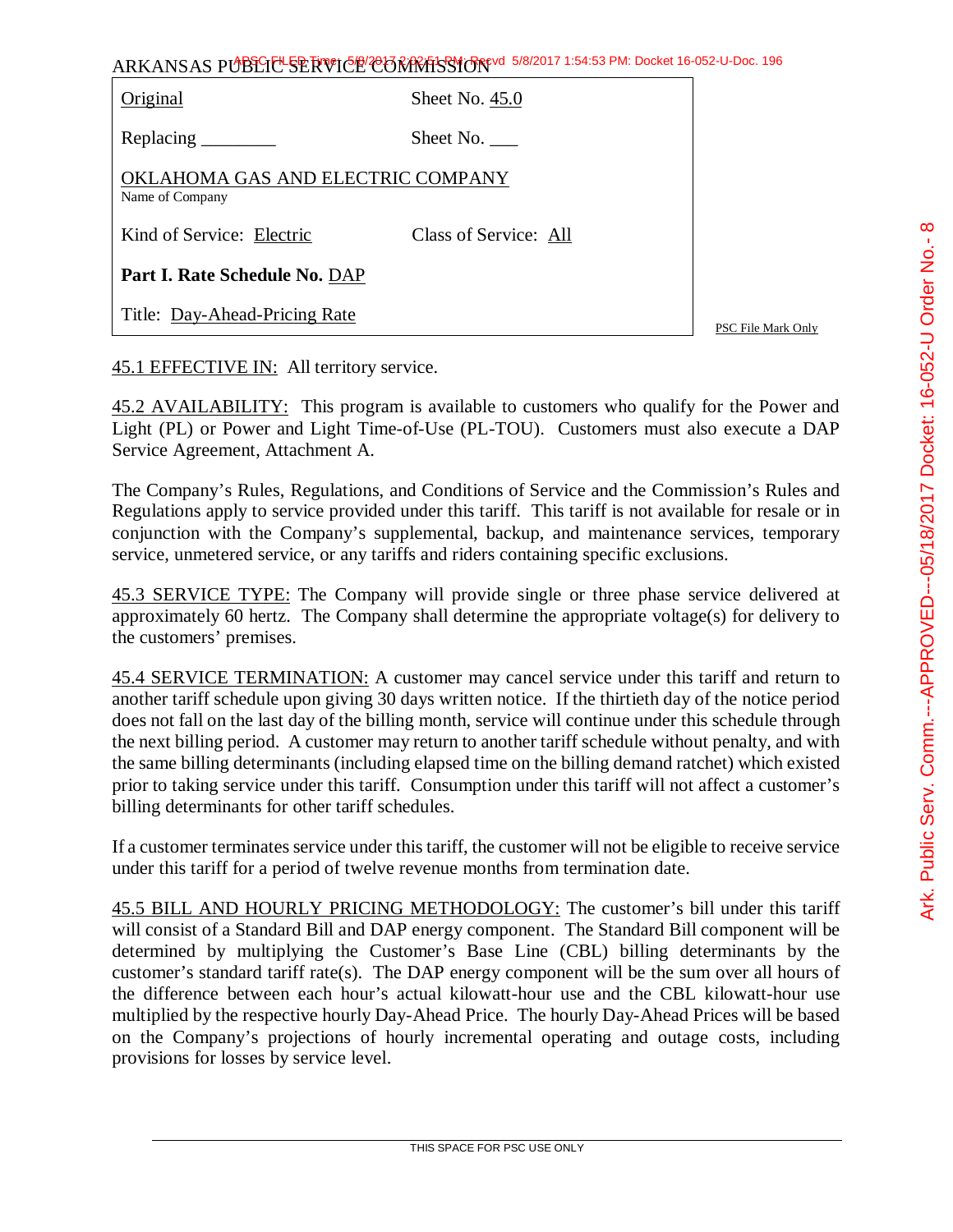| ARKANSAS PUBLICE SERVICE CONTRASSION 5/8/2017 1:54:53 PM: Docket 16-052-U-Doc. 196 |  |
|------------------------------------------------------------------------------------|--|
|------------------------------------------------------------------------------------|--|

| Original                                             | Sheet No. 45.1        |  |
|------------------------------------------------------|-----------------------|--|
|                                                      | Sheet No.             |  |
| OKLAHOMA GAS AND ELECTRIC COMPANY<br>Name of Company |                       |  |
| Kind of Service: Electric                            | Class of Service: All |  |
| Part I. Rate Schedule No. DAP                        |                       |  |
| Title: Day-Ahead-Pricing Rate                        |                       |  |

PSC File Mark Only

45.6 PRICING PERIODS: Each hour is a pricing period, and the corresponding quoted hourly price is applicable to all kilowatt-hours taken during that hour. The daily pricing periods for DAP begin with the hour-ending 0100 and end with the hour-ending 2400.

45.7 PRICE NOTICE: By a method specified by the Company and by 4:00 p.m. each day (Monday through Friday), the Company will make available to Day-Ahead Pricing customers the hourly prices which shall be effective for the following day. The customer will be responsible for obtaining the necessary equipment to receive Day-Ahead Prices (e.g. telephone, modem, telecopier, or computer).

Price notice of more than day-ahead may be used for the following holidays: New Years Day, Martin Luther King Day, Presidents Day, Memorial Day, Fourth of July, Labor Day, Veterans' Day, Thanksgiving (Thursday and Friday), and Christmas (including Christmas Eve Day). The Company will also make prices available for Saturday through Monday on the previous Friday. During high-risk-outage periods, Company may not be able to project prices more than one day in advance and the Company reserves the right to update prices on a one-day-ahead basis. If, on certain occasions, a customer is unable to receive the Day-Ahead Prices in the manner specified by the Company, the customer shall inform the Company so that prices may be provided. The customer is responsible for receipt of Day-Ahead prices and is responsible for notifying the Company if prices have not been received.

45.8 CONFIDENTIALITY: Any customer taking service under this tariff shall not disclose to any person, entity, or organization any information regarding the pricing, including, but not limited to, the hourly prices offered under this tariff, without the prior written consent of the Company. Disclosure of such information, including failure to obtain prior written consent before providing such information to Consultant(s) (individuals or entities providing energy use and purchase analysis assistance to the customer) shall result in a material breach of any agreement between such customer and the Company, for which the Company shall be entitled to recover at law and at equity. Such disclosure shall at the Company's sole option, result in suspension of service under this tariff, with a full reimbursement to the Company by the customer of the difference between the applicable standard tariff rates and the rate(s) provided pursuant to this tariff for all use billed pursuant to this tariff.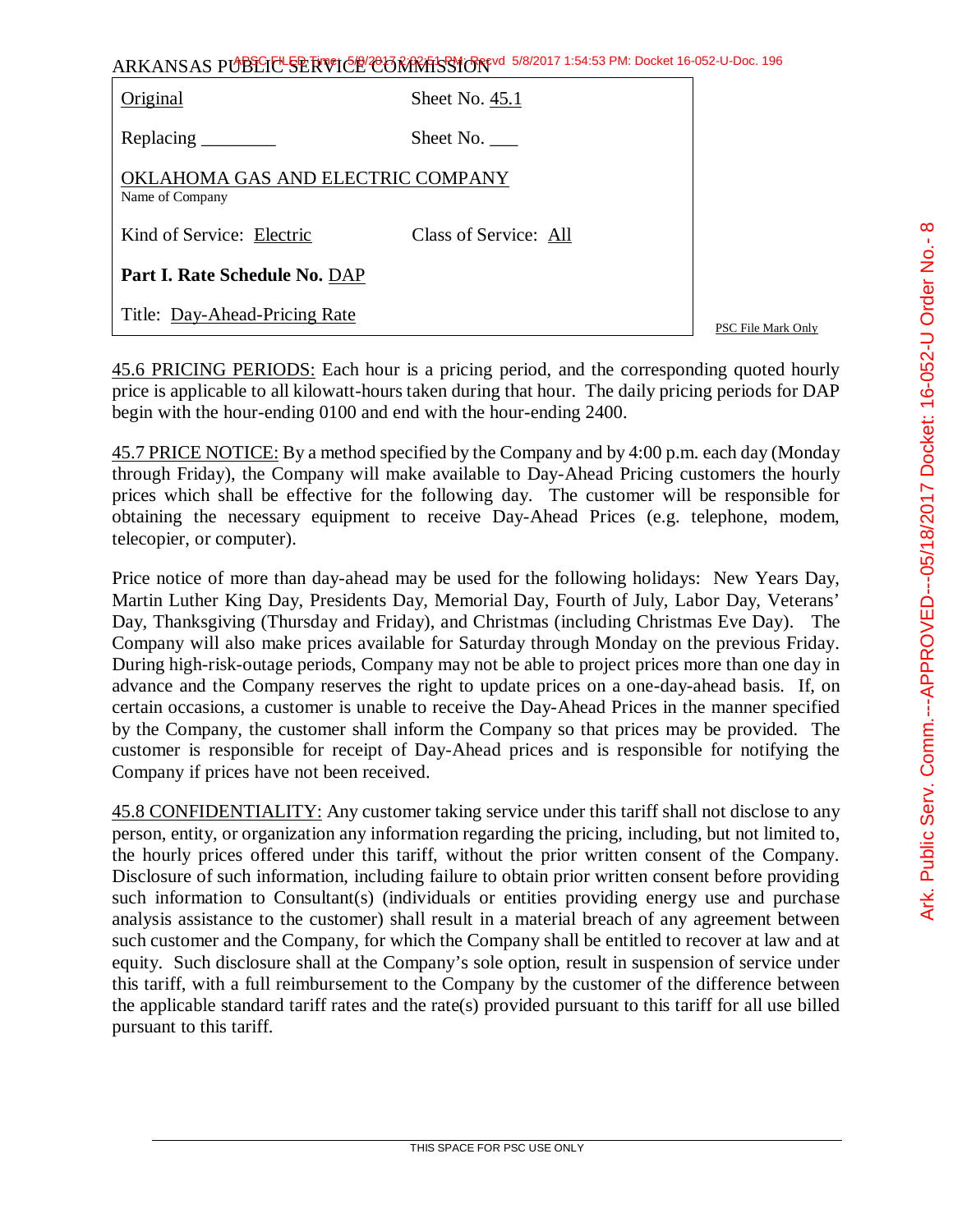| Original                                             | Sheet No. 45.2        |  |
|------------------------------------------------------|-----------------------|--|
| Replacing _________                                  | Sheet No. $\qquad$    |  |
| OKLAHOMA GAS AND ELECTRIC COMPANY<br>Name of Company |                       |  |
| Kind of Service: Electric                            | Class of Service: All |  |
| Part I. Rate Schedule No. DAP                        |                       |  |
| Title: Day-Ahead-Pricing Rate                        |                       |  |

PSC File Mark Only

45.9 CUSTOMER BASELINE LOAD (CBL): The CBL (specified by OG&E) represents a subscriber's typical or expected electricity consumption level and pattern. For existing customers, the Customer Baseline Load (CBL) shall be 12 consecutive months of customer-specific, historic, hourly load information. For new customers or customers without 12 months of hourly load data, the CBL shall be 12 consecutive months of hourly load information which best represents in OG&E's judgment, a customer's expected usage and pattern. Acceptance of the CBL is a precondition for eligibility for this tariff.

45.10 STANDARD BILL: The Standard Bill is calculated by applying the appropriate otherwise applicable rate (OAR) and riders to a customer's CBL billing determinants for each month of the year (exclusive of taxes and franchise fees). If base rates and riders are subsequently revised, those changes will be reflected in the customer's Standard Bill based on their CBL billing determinants for a given month.

As required by the Company's Terms and Conditions of Service, customers taking service under this tariff may be required to make a onetime contribution or pay a monthly facilities charge sufficient to cover the cost of transmission and distribution facilities provided by the Company to accommodate the customer's load.

45.11 BILL DETERMINATION: A bill under this tariff is rendered after each monthly billing period and consists of a Standard Bill amount and a DAP energy amount which is a charge (or credit) for incremental (or decremental) energy use based on the difference between a customer's actual use and the customer's CBL in each hour multiplied by the respective hourly energy price provided during the billing period. The monthly bill under this tariff is calculated using the following formula:

**DAP Bill**<sub>Mo.</sub> = Standard Bill<sub>Mo.</sub> + DAP Energy Charge

Where:

| $\mathbf{DAP}$ Bill <sub>Mo.</sub> | $=$ Customer's bill for service under this option in a specific<br>billing month                                                                                                                                |
|------------------------------------|-----------------------------------------------------------------------------------------------------------------------------------------------------------------------------------------------------------------|
|                                    | <b>Standard Bill</b> $_{M_0}$ = Customer's bill for a specific month for usage as defined by<br>the CBL and billed under the standard tariff, inclusive of<br>riders and exclusive of franchise fees and taxes. |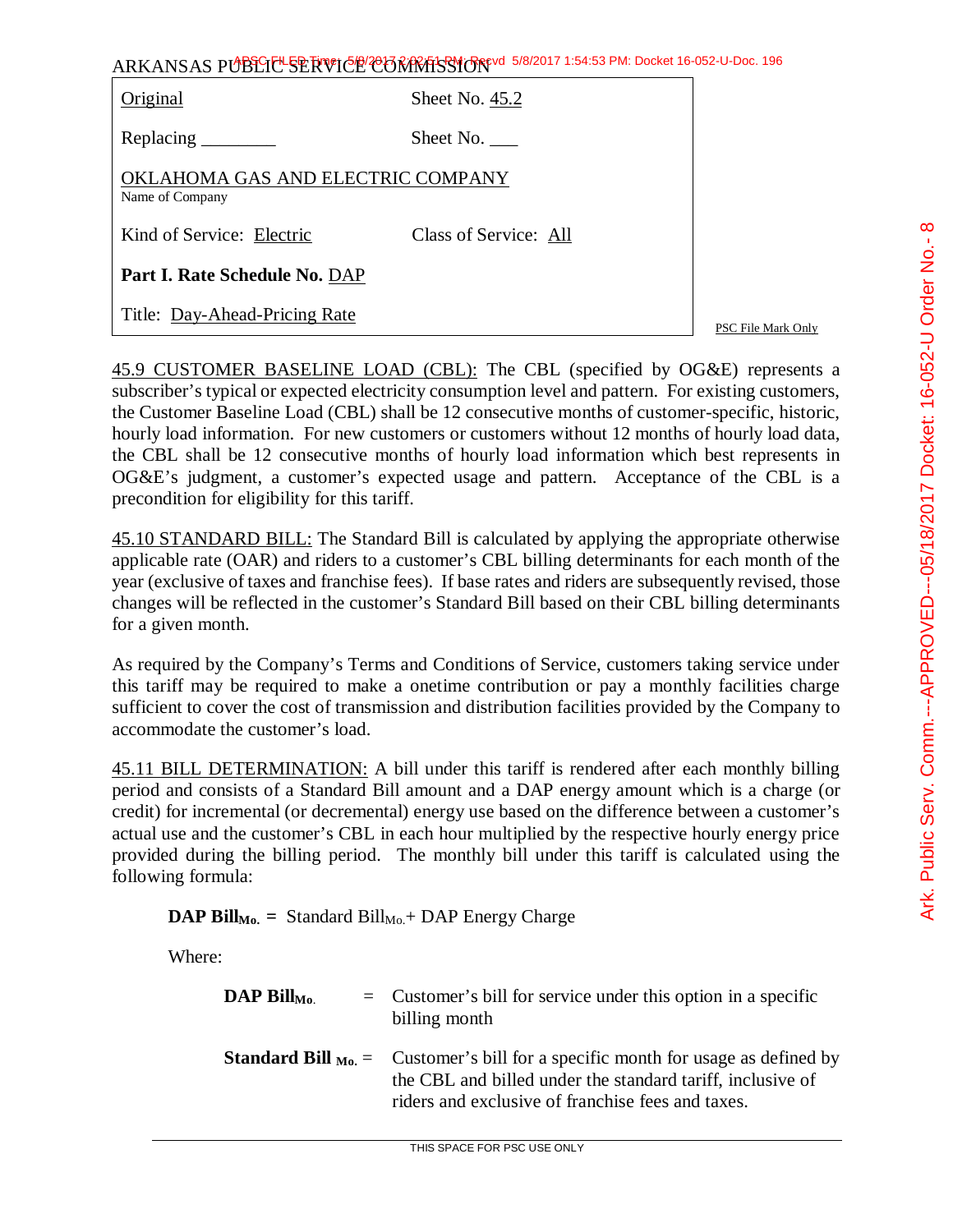| Original                                             | Sheet No. 45.3        |                    |
|------------------------------------------------------|-----------------------|--------------------|
|                                                      | Sheet No. $\_\_$      |                    |
| OKLAHOMA GAS AND ELECTRIC COMPANY<br>Name of Company |                       |                    |
| Kind of Service: Electric                            | Class of Service: All |                    |
| Part I. Rate Schedule No. DAP                        |                       |                    |
| Title: Day-Ahead-Pricing Rate                        |                       | PSC File Mark Only |

| $\bf{DAP}$ Energy Charge = |                                |          | $\sum$ [Price <sub>Hr.</sub> x (Load <sub>Hr.</sub> - CBL <sub>Hr.</sub> )]                                           |  |
|----------------------------|--------------------------------|----------|-----------------------------------------------------------------------------------------------------------------------|--|
| Where:                     |                                |          |                                                                                                                       |  |
|                            | Σ                              | $\equiv$ | Sum over all hours of the monthly billing period                                                                      |  |
|                            | $\mathbf{Load}_{\mathrm{Hr.}}$ | $=$      | Customer's actual kilowatt-hour use in an hour                                                                        |  |
|                            | $\text{CBL}_{\text{Hr.}}$      | $=$      | Customer Baseline Load in an hour                                                                                     |  |
|                            | Price <sub>Hr.</sub>           | $=$      | Hourly DAP price based on the Company's<br>hourly marginal or incremental costs and standard<br>tariff prices. Where: |  |
| Price <sub>Hr.</sub>       |                                | $=$      | $[(MECHi + MOCHi)$ x LAF] + RRF                                                                                       |  |
| Where:                     |                                |          |                                                                                                                       |  |
|                            | MEC <sub>Hr.</sub>             | $=$      | The marginal energy costs for the hour                                                                                |  |
|                            | $MOCHi$ .                      | $\equiv$ | The marginal outage costs for the hour                                                                                |  |
|                            | <b>RRF</b>                     | $=$      | The Risk and Recovery Factor = $0.30\phi$ per kWh                                                                     |  |
|                            | <b>LAF</b>                     | $=$      | Most recent approved Loss Adjustment<br>Factor for the appropriate Service Level                                      |  |

**Note:** Hourly kilowatt-hour usage associated with the DAP Energy Charge shall not be subject to other riders.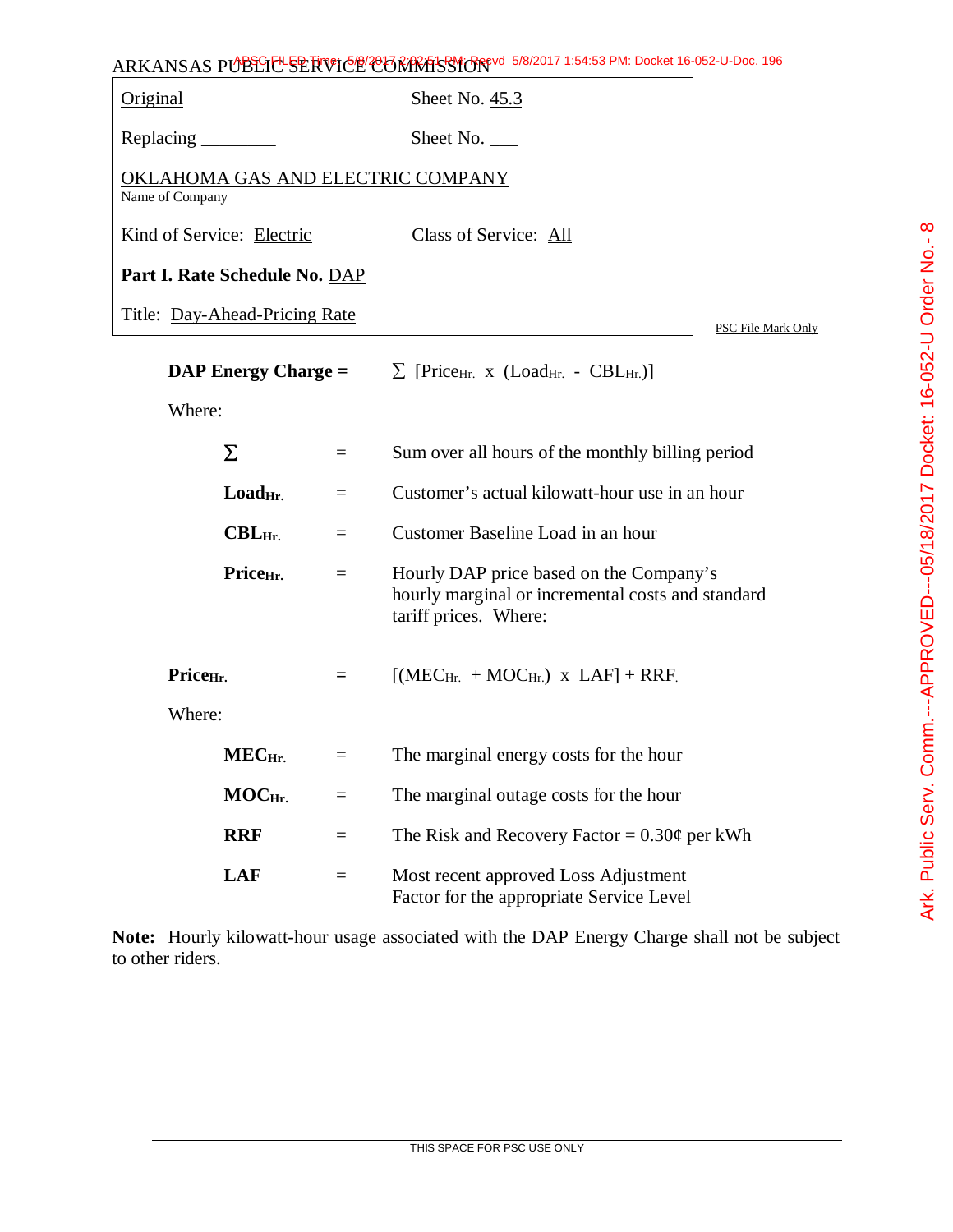Original Sheet No. 45.4

Replacing \_\_\_\_\_\_\_\_ Sheet No. \_\_\_\_

OKLAHOMA GAS AND ELECTRIC COMPANY Name of Company

Kind of Service: Electric Class of Service: All

**Part I. Rate Schedule No.** DAP

Title: Day-Ahead-Pricing Rate

PSC File Mark Only

45.12 BILL DETERMINATION DURING LOAD REDUCTION EVENTS: DAP customer may elect to participate in the Load Reduction program. If so, a Load Reduction Agreement must be executed subject to the conditions of the Load Reduction rider and the customer must elect a Subscribed Curtailment Load under the Load Reduction Rider greater than 0 kW.

For DAP customers also subscribed to the Load Reduction Rider, the DAP billing shall be determined as defined within this tariff and further adjusted to include the Subscription Credit, Performance Credit and Buy-Through charges as determined based on the following calculations.

The Subscription Credit shall be calculated as defined within the Load Reduction Rider.

The Performance Credit shall be calculated as provided below for all hours (or portions of an hour) during the event in which Price<sub>Curtailment</sub>, adjusted for losses, exceeds Price<sub>DAP</sub>.

### $PC = \sum_{\text{hour}} (\text{kWh}_{\text{CBL}} - \text{kWh}_{\text{Actual}})$  \*  $((\text{Price}_{\text{Cartailment}} * \text{LAF}) - (\text{Price}_{\text{DAP}}));$ **where (PriceCurtailment \* LAF) > (PriceDAP))**

Where

| $PC=$                  | Performance Credit, expressed as a credit. If, for any curtailment<br>event, the above calculation results in a negative value (charge), the<br>PC will be \$0.00. |
|------------------------|--------------------------------------------------------------------------------------------------------------------------------------------------------------------|
| $kWhCBL =$             | DAP CBL kWh for each hour (or portion of an hour) that the<br>curtailment is called.                                                                               |
| $kWh_{\text{actual}}=$ | Actual kWh for each hour (or portion of an hour) that the curtailment<br>is called.                                                                                |
|                        | Price <sub>curtailment</sub> Load Reduction Curtailment Price for the event.                                                                                       |
| $PriceDAP =$           | DAP Hourly Price                                                                                                                                                   |
| LAF<br>$\equiv$        | Applicable Service Level Loss Adjustment Factor.                                                                                                                   |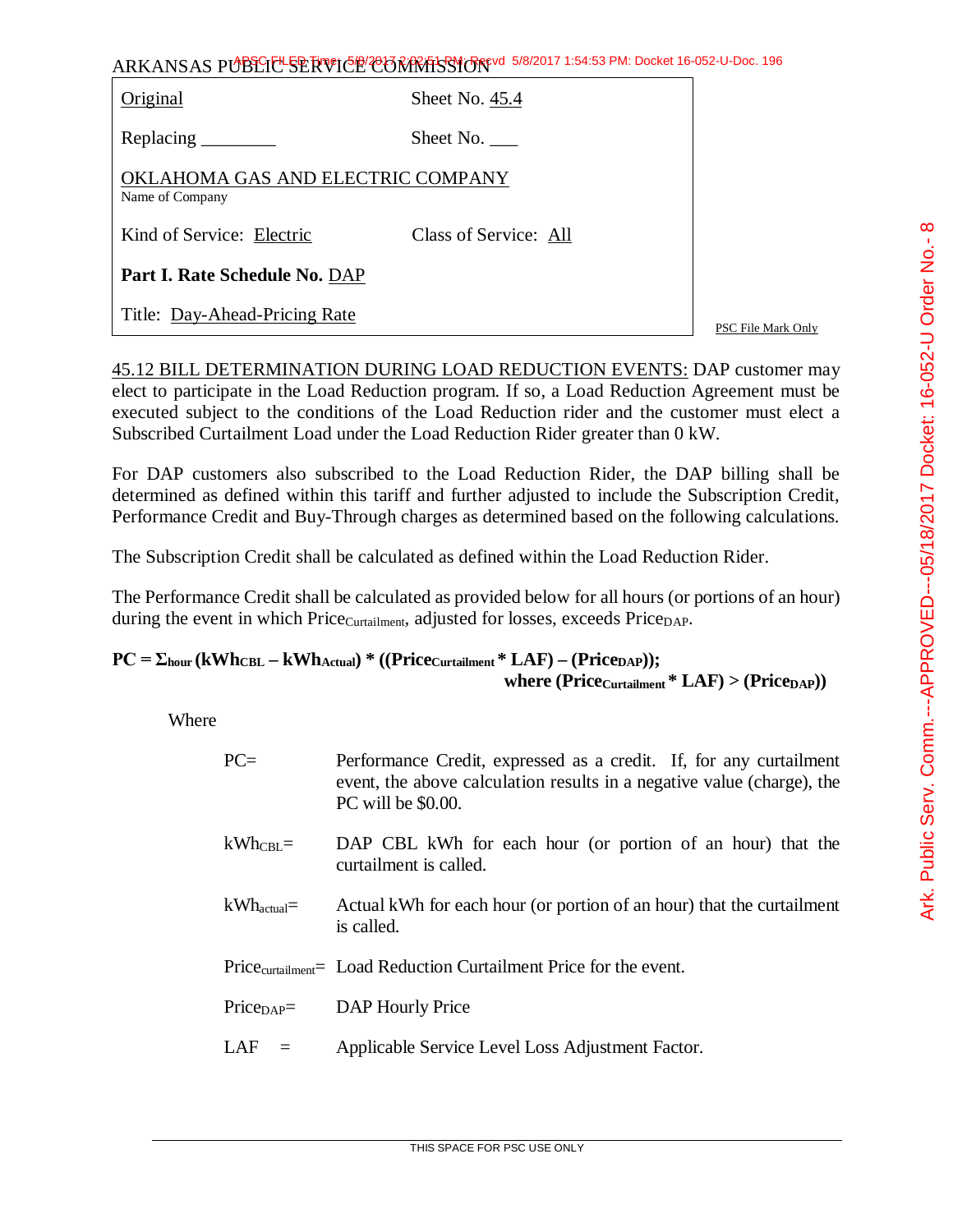Ark. Public Serv. Comm.---APPROVED---05/18/2017 Docket: 16-052-U Order No.- 8 Ark. Public Serv. Comm.---APPROVED---05/18/2017 Docket: 16-052-U Order No.- 8

ARKANSAS PUBLIC SERVICE COMMISSION 5/8/2017 1:54:53 PM: Docket 16-052-U-Doc. 196

| Original                                             | Sheet No. 45.5        |  |
|------------------------------------------------------|-----------------------|--|
|                                                      | Sheet No.             |  |
| OKLAHOMA GAS AND ELECTRIC COMPANY<br>Name of Company |                       |  |
| Kind of Service: Electric                            | Class of Service: All |  |
| Part I. Rate Schedule No. DAP                        |                       |  |
| Title: Day-Ahead-Pricing Rate                        |                       |  |

PSC File Mark Only

The Buy-Through Charges shall be calculated as follows for all hours to which the buy-through provision applies as defined within the Load Reduction rider:

# $\text{BTC} = \text{BTC}_{\text{on-peak hours}} + \text{BTC}_{\text{off-peak hours}}$

Where:

| $BTC_{\text{on-peak hours}} =$                | $\Sigma_{\text{on-peak hour}}$ kWh <sub>Buy-Through</sub> * Price <sub>Curtailment</sub> * 2.0 * LAF                                                                                                    |
|-----------------------------------------------|---------------------------------------------------------------------------------------------------------------------------------------------------------------------------------------------------------|
| $\operatorname{BTC}_{\text{off-peak hours}}=$ | $\Sigma_{\text{off-peak hour}}$ kWh <sub>Buy-Through</sub> * Price <sub>Curtailment</sub> * LAF                                                                                                         |
| Where:                                        |                                                                                                                                                                                                         |
| $BTC_{\text{on-peak hours}} =$                | Buy-Through Charge expressed as a charge for June 1<br>through September 30, from 12:00 p.m. until 8:00 p.m. local time, excluding<br>Saturdays, Sundays, Independence Day (as observed) and Labor Day. |
| $BTC_{off-peak \; hours} =$                   | Buy-Through Charge expressed as a charge for all hours not<br>defined as On-Peak.                                                                                                                       |
| $kWh_{\text{Buy-Through}} =$                  | Buy-Through kWh respective to on-peak and off-peak periods<br>for each interval. The Buy-Through kWh value is calculated<br>in the following manner:                                                    |
|                                               | If $(kWh_{\text{CBL}} - kWh_{\text{actual}}) < 0$ ,<br>then $kWh_{\text{Buy-Throught}} = SCL$                                                                                                           |
|                                               | If $0 < (kWh_{\text{CBL}} - kWh_{\text{actual}}) < \text{SCL}$ ,<br>then $kWh_{\text{Buy-Through}} = SCL - (kWh_{\text{CBL}} - kWh_{\text{actual}})$                                                    |
|                                               | If $(kWh_{\text{CBL}} - kWh_{\text{actual}}) > SCL$ ,<br>then $kWh_{\text{Buy-Throught}} = 0$ kWh                                                                                                       |
| $Price_{cutailment} =$                        | Load Reduction Curtailment Price for each event.                                                                                                                                                        |
| $LAF =$                                       | Service Level Loss Adjustment Factor.                                                                                                                                                                   |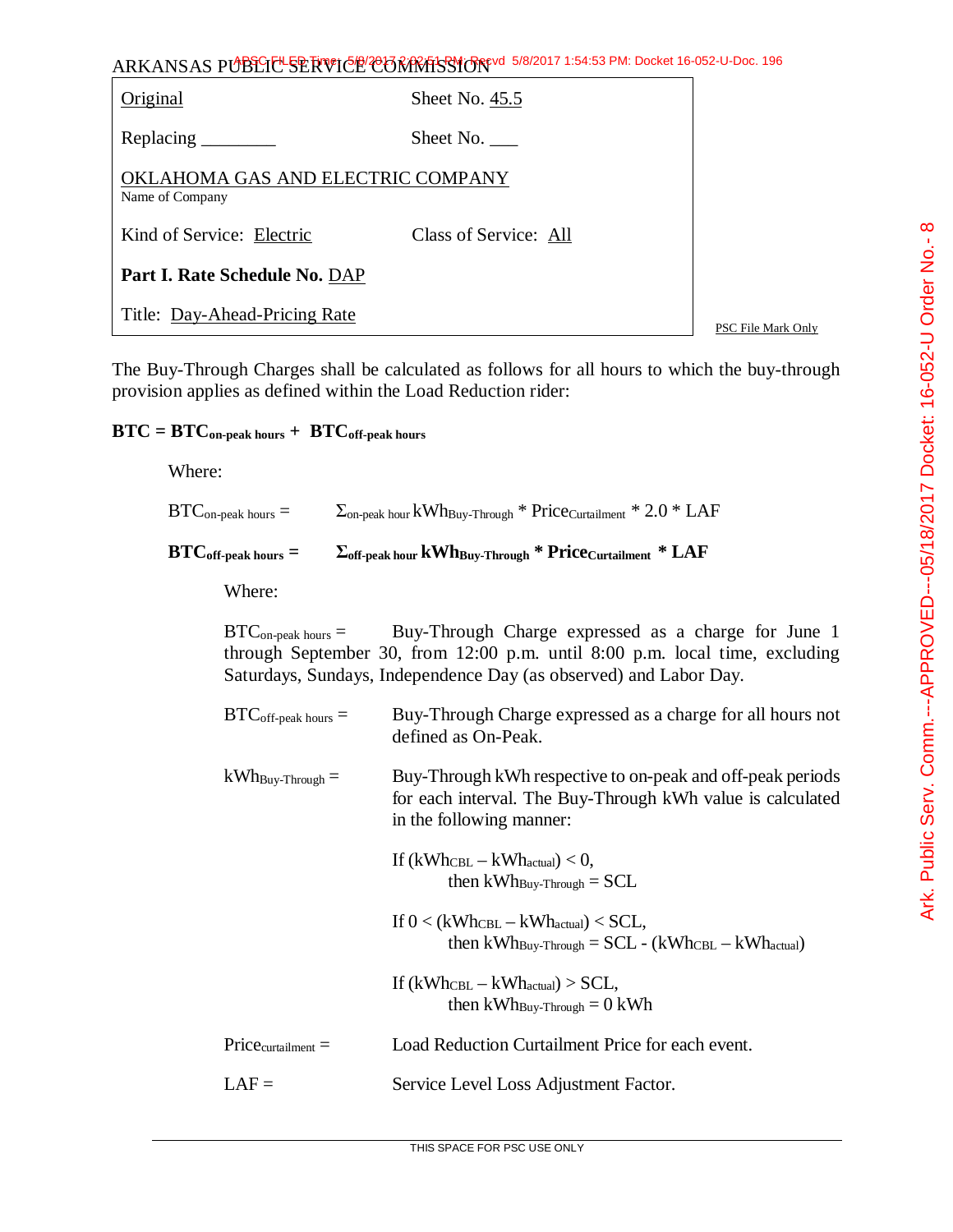| ARKANSAS PUBLIC SERVICE CONTRASSION 5/8/2017 1:54:53 PM: Docket 16-052-U-Doc. 196 |  |
|-----------------------------------------------------------------------------------|--|
|-----------------------------------------------------------------------------------|--|

| Original                                             | Sheet No. 45.6        |  |
|------------------------------------------------------|-----------------------|--|
| Replacing $\frac{\ }{\ }$                            | Sheet No.             |  |
| OKLAHOMA GAS AND ELECTRIC COMPANY<br>Name of Company |                       |  |
| Kind of Service: Electric                            | Class of Service: All |  |
| Part I. Rate Schedule No. DAP                        |                       |  |
| Title: Day-Ahead-Pricing Rate                        |                       |  |

PSC File Mark Only

45.13 Meter Communication Link Requirement: For meter reading, the Company may require the use of a telephone line or other communication link deemed acceptable by the Company. The customer must provide the communication link as well as Company access to the communication link.

45.14 Power Factor Clause: In applying the standard tariff Power Factor Clause for the Standard Bill portion of the monthly bill calculation, the Average Power Factor will be based on total monthly consumption. The customer's standard tariff Power Factor Clause provisions will apply in all other respects.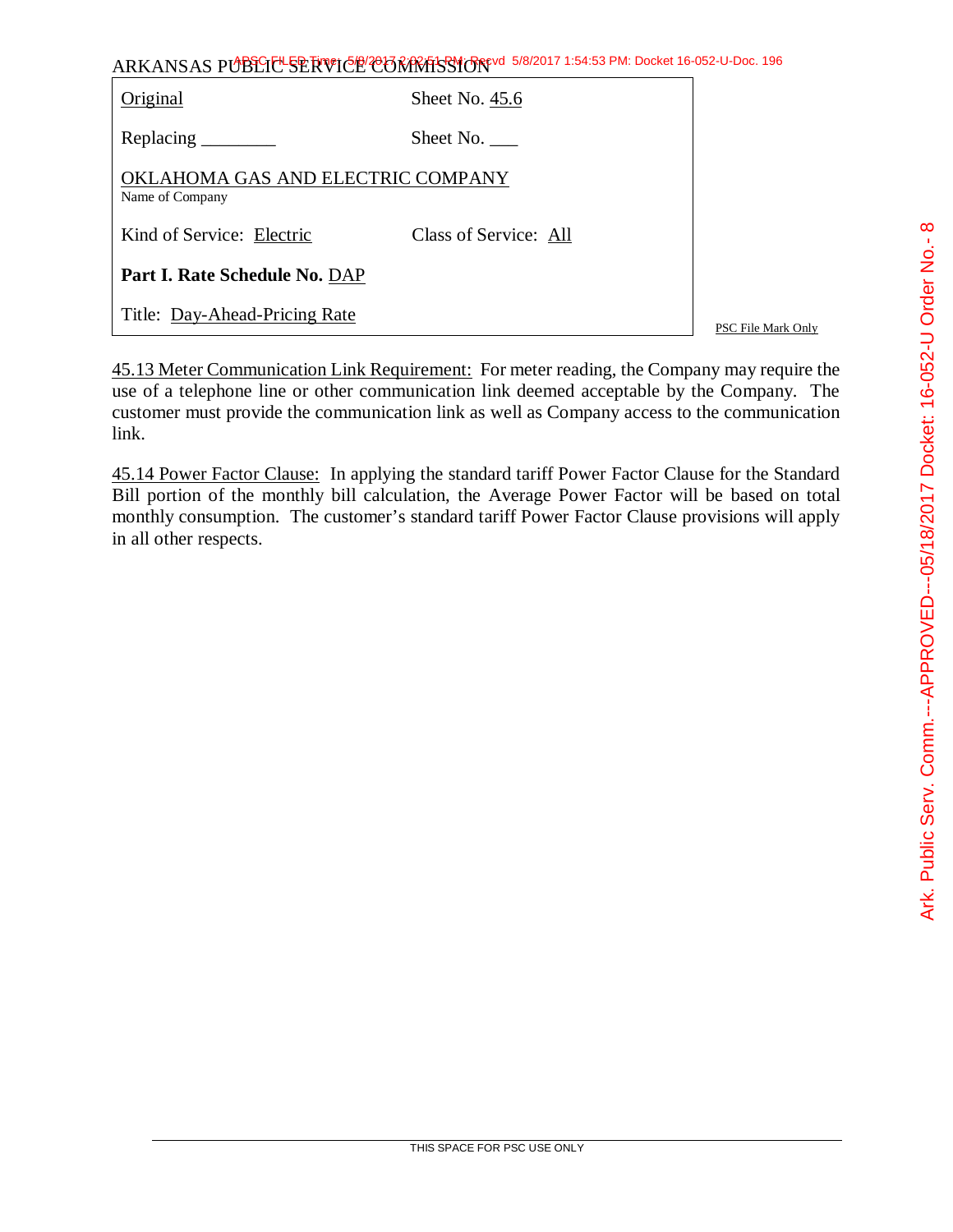Original Sheet No. 45.7

Replacing Sheet No.

OKLAHOMA GAS AND ELECTRIC COMPANY Name of Company

Kind of Service: Electric Class of Service: All

**Part I. Rate Schedule No.** DAP

Title: Day-Ahead-Pricing Rate

PSC File Mark Only

### Attachment A **DAY-AHEAD PRICING SERVICE AGREEMENT**

| THIS AGREEMENT, entered into this                                  |                                                                  | day of |  | by and |
|--------------------------------------------------------------------|------------------------------------------------------------------|--------|--|--------|
| between Oklahoma Gas and Electric Company (hereinafter "OG&E") and |                                                                  |        |  |        |
|                                                                    | (hereinafter "Customer"), whose premises to be served under this |        |  |        |
| Agreement is located                                               |                                                                  |        |  |        |

WHEREAS, OG&E has received approval from the Arkansas Public Service Commission (hereinafter "Commission") pursuant to a rate schedule known as "Day-Ahead Pricing" (DAP).

WHEREAS, OG&E and C**ustomer** desire that **Customer** participate in the DAP program in accordance with rate schedule Day-Ahead Pricing and the terms of this Agreement;

NOW, THEREFORE, in consideration of the above premises, mutual covenants and agreement herein contained, it is agreed by and between the parties as follows:

#### **I. SERVICE TERM**

The term of this Agreement shall be one (1) year from and after the date service is first rendered hereunder. This Agreement shall automatically renew on a year-to-year basis unless otherwise terminated as described in the paragraph below.

The Customer may terminate service under this Agreement and return to another filed and approved tariff schedule upon giving 30 days written notice. If the thirtieth day of the notice period does not fall on the last day of the billing month, service will continue under this schedule until the next billing period. The Customer may return to another filed and approved tariff schedule without penalty, and with the same billing determinants (including elapsed time on the billing demand ratchet) which existed prior to taking service under this tariff. Consumption under this tariff will not affect the Customer billing determinants for other filed and approved tariff schedules.

If the Customer terminates service under this tariff, the Customer will not be eligible to receive service under the DAP tariff for a period of twelve revenue months from the termination date.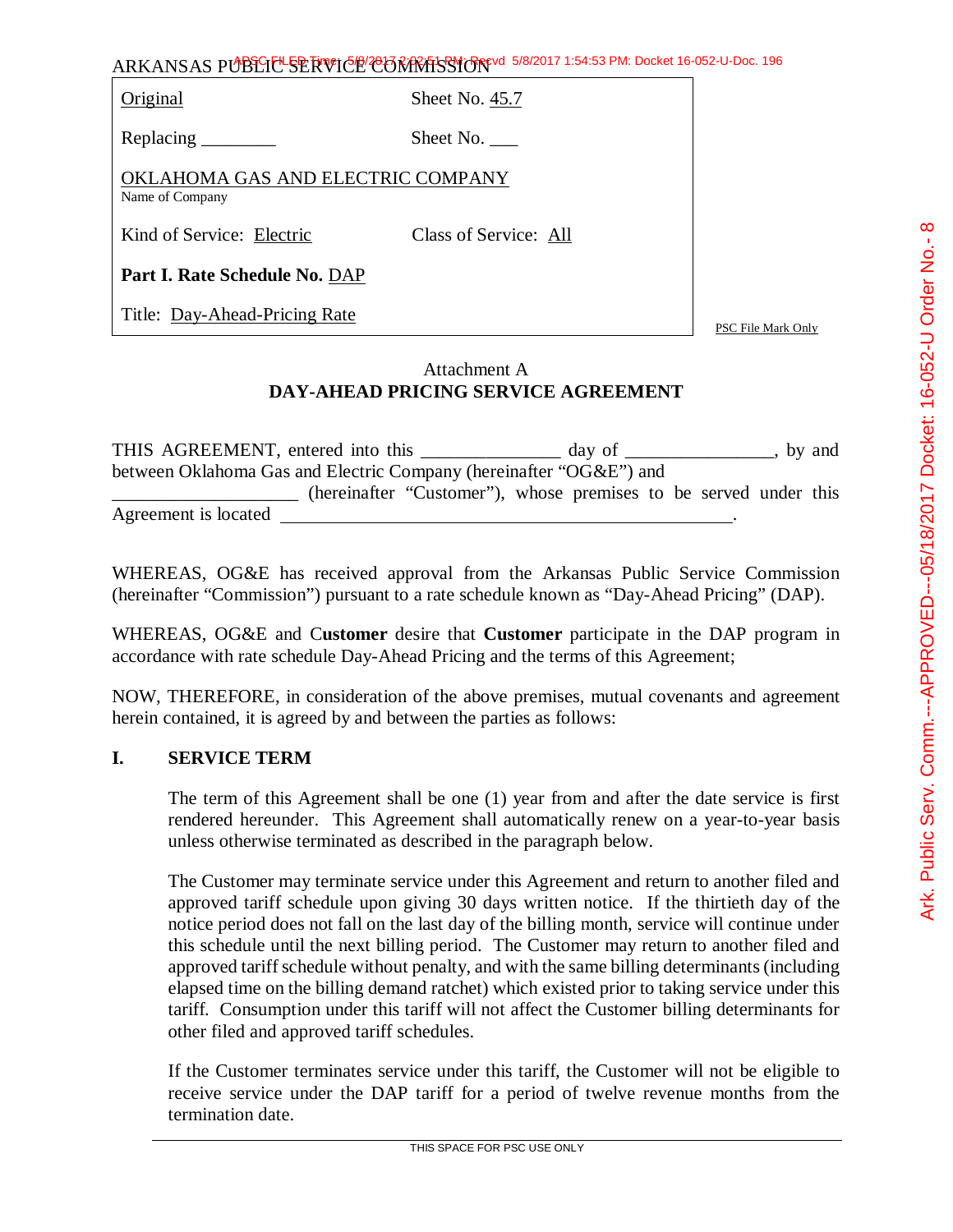|                                                      | ARKANSAS PUBLICLSERVICE CORRATSSION 5/8/2017 1:54:53 PM: Docket 16-052-U-Doc. 196 |                    |
|------------------------------------------------------|-----------------------------------------------------------------------------------|--------------------|
| Original                                             | Sheet No. 45.8                                                                    |                    |
|                                                      | Sheet No. $\_\_$                                                                  |                    |
| OKLAHOMA GAS AND ELECTRIC COMPANY<br>Name of Company |                                                                                   |                    |
| Kind of Service: Electric                            | Class of Service: All                                                             |                    |
| Part I. Rate Schedule No. DAP                        |                                                                                   |                    |
| Title: Day-Ahead-Pricing Rate                        |                                                                                   | PSC File Mark Only |

## **II. CONFIDENTIALITY**

The Customer taking service under the DAP tariff shall not disclose to any person, entity, or organization, any information regarding the pricing, including, but not limited to, the hourly prices offered under this tariff without the prior written consent of OG&E. Disclosure of such information, including failure to obtain prior written consent before providing such information to Consultant(s) (individuals or entities providing energy use and purchase analysis assistance to the customer) shall result in a material breach of any agreement between such Customer and OG&E, for which OG&E shall be entitled to recover damages at law and at equity. Such disclosure, shall at OG&E's sole option, result in suspension of service under this tariff with a full reimbursement to OG&E by the customer of the difference between the applicable standard tariff rates and the rate(s) provided pursuant to this tariff for all usage billed pursuant to this tariff.

### **III. MISCELLANEOUS TERMS**

- 3.0 All other terms and conditions of the DAP tariff, as approved by the Commission, are incorporated in and a part of this Agreement. Customer shall comply with all OG&E policies and procedures as adopted from time to time in connection with Day Ahead Pricing.
- 3.1 OG&E's Rules, Regulations, and Terms and Conditions of Service and the Commission's Rules and Regulations apply to service provided under this tariff.
- 3.2 The Customer's electrical consumption level and pattern known as the Customer Baseline Load (CBL) is based on the most current available historical data or another mutually agreeable, contiguous, historical data set. For customers without a historical data set, the CBL will be determined using the best available data comparisons which are mutually agreeable to the Customer and OG&E. The CBL is set forth in this Agreement. Acceptance of the CBL is a precondition for eligibility for this tariff.
- 3.3 This Agreement shall be binding upon either party only when accepted by its duly authorized agent and shall not be modified by any promise, agreement or representation by any agent or employee of either party unless incorporated in writing in this Agreement before such acceptance.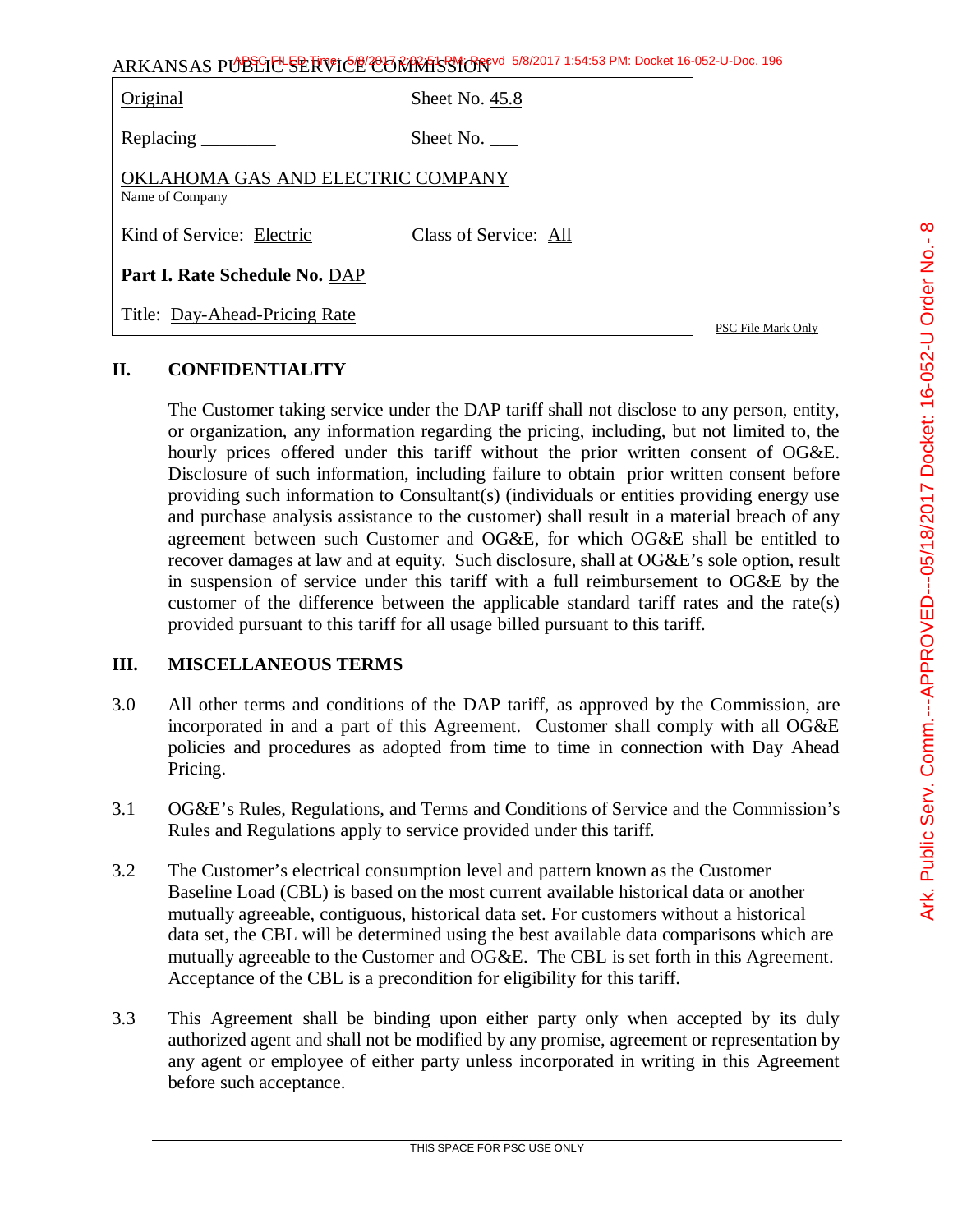| ARKANSAS PUBLICE SERVICE CORRATSSION 5/8/2017 1:54:53 PM: Docket 16-052-U-Doc. 196 |  |
|------------------------------------------------------------------------------------|--|
|------------------------------------------------------------------------------------|--|

| Original                                             | Sheet No. 45.9        |  |  |
|------------------------------------------------------|-----------------------|--|--|
| Replacing $\frac{\ }{\ }$                            | Sheet No.             |  |  |
| OKLAHOMA GAS AND ELECTRIC COMPANY<br>Name of Company |                       |  |  |
| Kind of Service: Electric                            | Class of Service: All |  |  |
| Part I. Rate Schedule No. DAP                        |                       |  |  |
| Title: Day-Ahead-Pricing Rate                        |                       |  |  |

PSC File Mark Only

- 3.4 Customers taking service under this tariff may be required to make additional contributions for the recovery of fixed costs associated with additional transmission and distribution facilities provided by OG&E. This would be to accommodate the customer's electric use pattern or increases in electric consumption under the DAP program. Increasing the CBL is an alternate method for recovery of fixed cost associated with increases in local facilities.
- 3.5 This Agreement is made in addition to and does not supersede any other Agreements currently in effect between OG&E and the Customer.
- 3.6 Customer shall furnish a dedicated phone line suitable for remote meter reading at the point of delivery of electrical service. This phone line will be accessed by OG&E for the purpose of interrogating the interval hourly meter(s) located at the customer's location(s).
- 3.7 Ownership and Use of Data. All data acquired by OG&E from the DAP program, including without limitation, all such metered data concerning Customer's use of electricity under such program, and all studies, reports, results and conclusions of OG&E or it agents or contractors based on such metered data shall be proprietary to OG&E and may be used, published or otherwise disposed of by OG&E in any manner OG&E deems appropriate. OG&E shall not identify customer's name in conjunction with Customer's particular billing data other than by request of the Commission.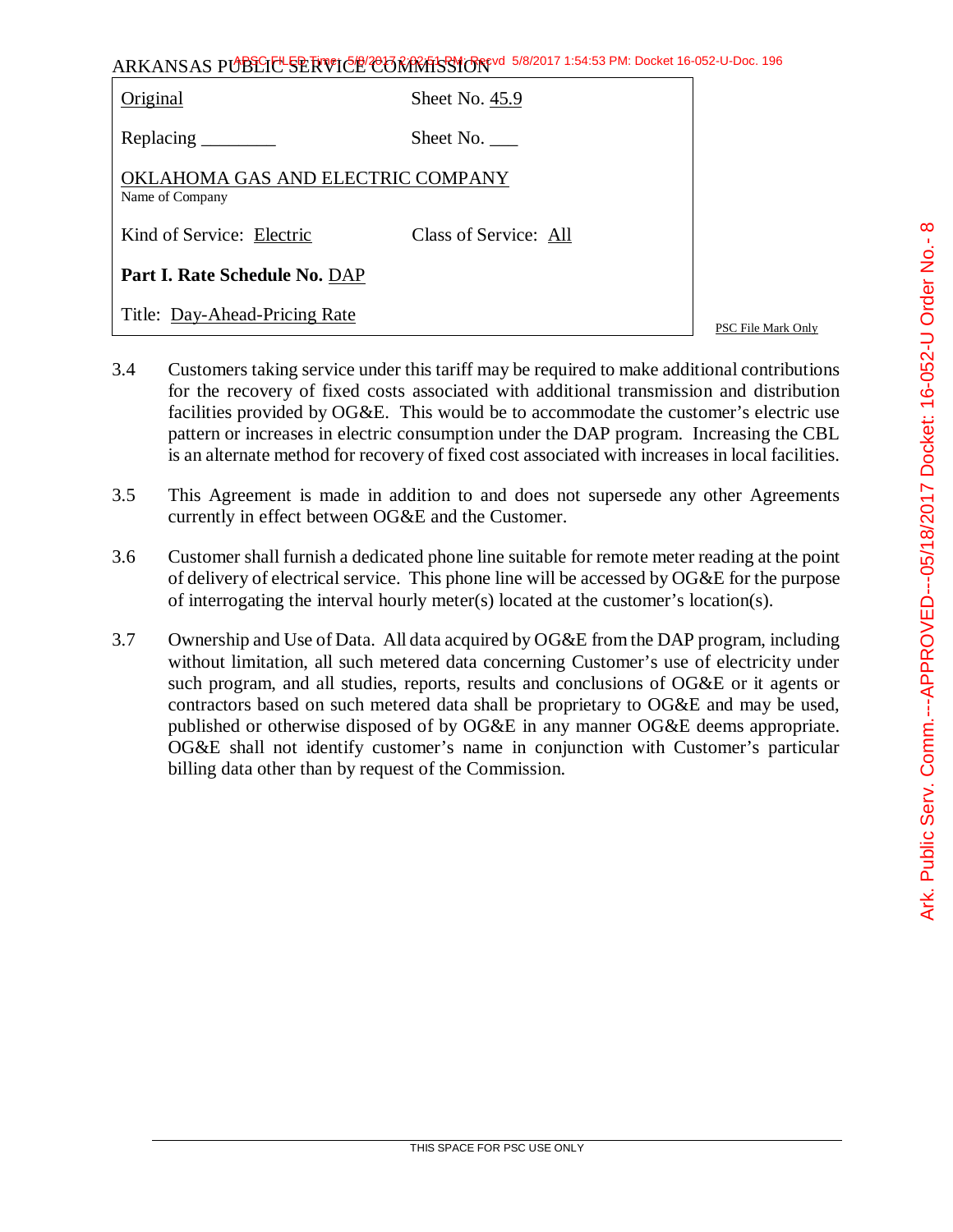| Original                                             | Sheet No. 45.10       |
|------------------------------------------------------|-----------------------|
|                                                      | Sheet No.             |
| OKLAHOMA GAS AND ELECTRIC COMPANY<br>Name of Company |                       |
| Kind of Service: Electric                            | Class of Service: All |
| Part I. Rate Schedule No. DAP                        |                       |
| Title: Day-Ahead-Pricing Rate                        |                       |

PSC File Mark Only

- 3.8 Protection of Intellectual Property. For the purpose of the Agreement, an "Affiliate" of OG&E shall mean (i) all of OG&E's subsidiaries; (ii) any subsidiary of OG&E's subsidiaries; (iii) any parent company of OG&E; and (iv) contractor or subcontractor retained by (i), (ii), or (iii) above. Customer recognizes and agrees that in order for OG&E and Customer to communicate with each other concerning pricing, metering, and other issues, OG&E and its Affiliates have developed and will develop computer programs and other intellectual property (collectively the "Programs") which are and must remain proprietary to OG&E and its Affiliates. Customer recognizes and agrees that the Programs consist of proprietary, confidential and trade secret information of OG&E or one or more of its Affiliates, protected under federal and state copyright law and confidentiality and trade secret laws. Customer recognizes and agrees that all right, title and interest in and to the programs, and all intellectual property rights therein, are and shall remain with OG&E (or one or more of its Affiliates, as the case may be), and Customer covenants that it shall not take any action nor make any statement to the contrary. Customer is granted a temporary, revocable license to use those portions of the Programs furnished to Customer by OG&E for the purpose of receiving price notifications and load information during the terms of this Agreement, but no license to Customer to use any other portion of the Programs is intended or should be inferred as a result of this Agreement. Customer agrees that, during the term of this Agreement and for all time thereafter, neither it nor its employees, agents, or independent contractors shall (i) access or use the Programs other than in accordance with the license described in the preceding sentence; (ii) copy, decompile, reverse engineer, circumvent security or encryption devices, translate, disassemble, or create derivative works from, all or any portion of the Programs; or (iii) copy, transfer in any way, communicate, disclose or disseminate the Programs or any confidential information or trade secrets embodied in the Programs to any third party. Customer shall use its best efforts to protect the Programs and all confidential information or trade secrets embodied therein against any and all use, dissemination or disclosure by anyone other than OG&E or any Affiliate of OG&E.
- 3.9 Under this tariff, a Customer shall not be reimbursed for energy that flows onto the OG&E system as measured on an hourly basis.
- 3.10 No Assignment. This Agreement may not be assigned in whole or in part by either party without the prior written consent of the other party.